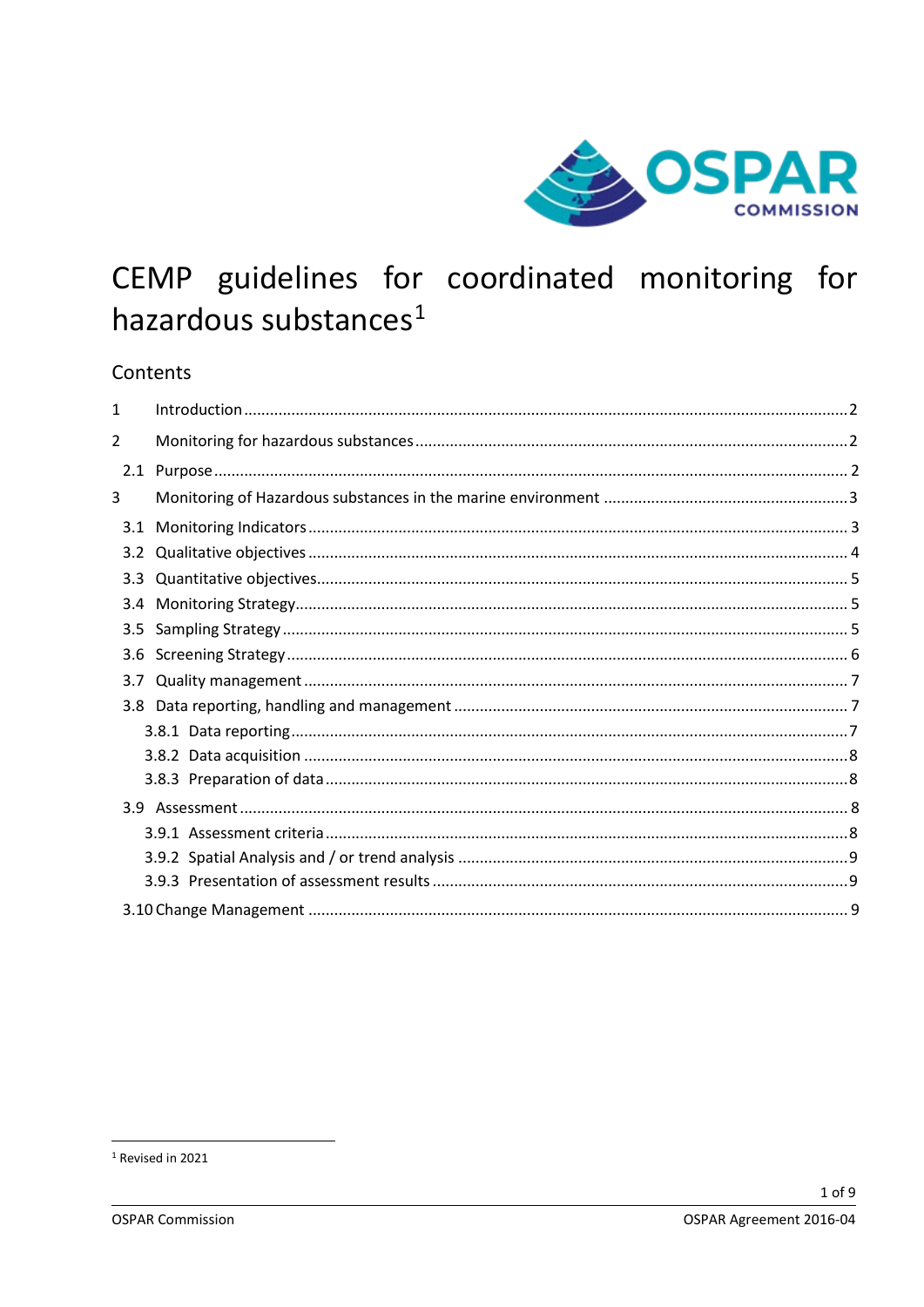# 1 Introduction

In 2019 the OSPAR Commission adopted a revised OSPAR Joint Assessment and Monitoring Programme  $(JAMP)$  [2](#page-1-0)014–2023<sup>2</sup> [\(http://www.ospar.org/work-areas/cross-cutting-issues/jamp\)](http://www.ospar.org/work-areas/cross-cutting-issues/jamp) focusing on the development of assessments of the quality status of the marine environment for the QSR 2023. OSPAR coordinates repeated measurement and assessment of the marine environment over a 10–20 year timeframe.

The OSPAR Commission's strategic objective with regard to hazardous substances is to prevent pollution of the OSPAR maritime area by continuously reducing discharges, emissions and losses of hazardous substances, with the ultimate aim to achieve concentrations in the marine environment near background values for naturally occurring substances and close to zero for man-made synthetic substances.

The Hazardous Substances Strategy will be implemented progressively by making every endeavour, through appropriate actions and measures:

- a. to achieve concentrations of contaminants at levels not giving rise to pollution effects, and contaminants in fish and other seafood for human consumption not exceeding levels established by EU legislation or other relevant standards, and finally;
- b. to move towards the targets of the cessation of discharges, emissions and losses of hazardous substances by the year  $2020<sup>3</sup>$  $2020<sup>3</sup>$  $2020<sup>3</sup>$ .

To achieve these goals, programmes for monitoring the state of and pressures caused by hazardous substances to the marine environment have been implemented, comprising monitoring different compartments of the sea and inputs from rivers and atmosphere.

This document provides links to the monitoring guidelines, data sources, processing procedures and assessment products.

# 2 Monitoring for hazardous substances

Regular activities under the Strategy for the JAMP for status and pressure monitoring of hazardous substances and biological effects are set out in the Coordinated Environmental Monitoring Programme (CEMP) (OSPAR Agreement 2016-01<sup>[4](#page-1-2)</sup>).

This guideline also includes Arctic monitoring requirements under the auspices of the Arctic Monitoring and Assessment Programme (AMAP)

# 2.1 Purpose

The aim of the monitoring programmes for hazardous substances is to deliver comparable data from across the OSPAR maritime area, which can be used in assessments to address the specific questions raised in the JAMP:

• Assessment of the status of the marine environment

<span id="page-1-0"></span><sup>2</sup> OSPAR Agreement 2014-02

<span id="page-1-1"></span><sup>3</sup> Directive 2008/56/EC of the European Parliament and of the Council of 17 June 2008 establishing a framework for community action in the field of marine environmental policy (Marine Strategy Framework Directive) L164/19

<span id="page-1-2"></span><sup>4</sup> OSPAR Agreement 2016-01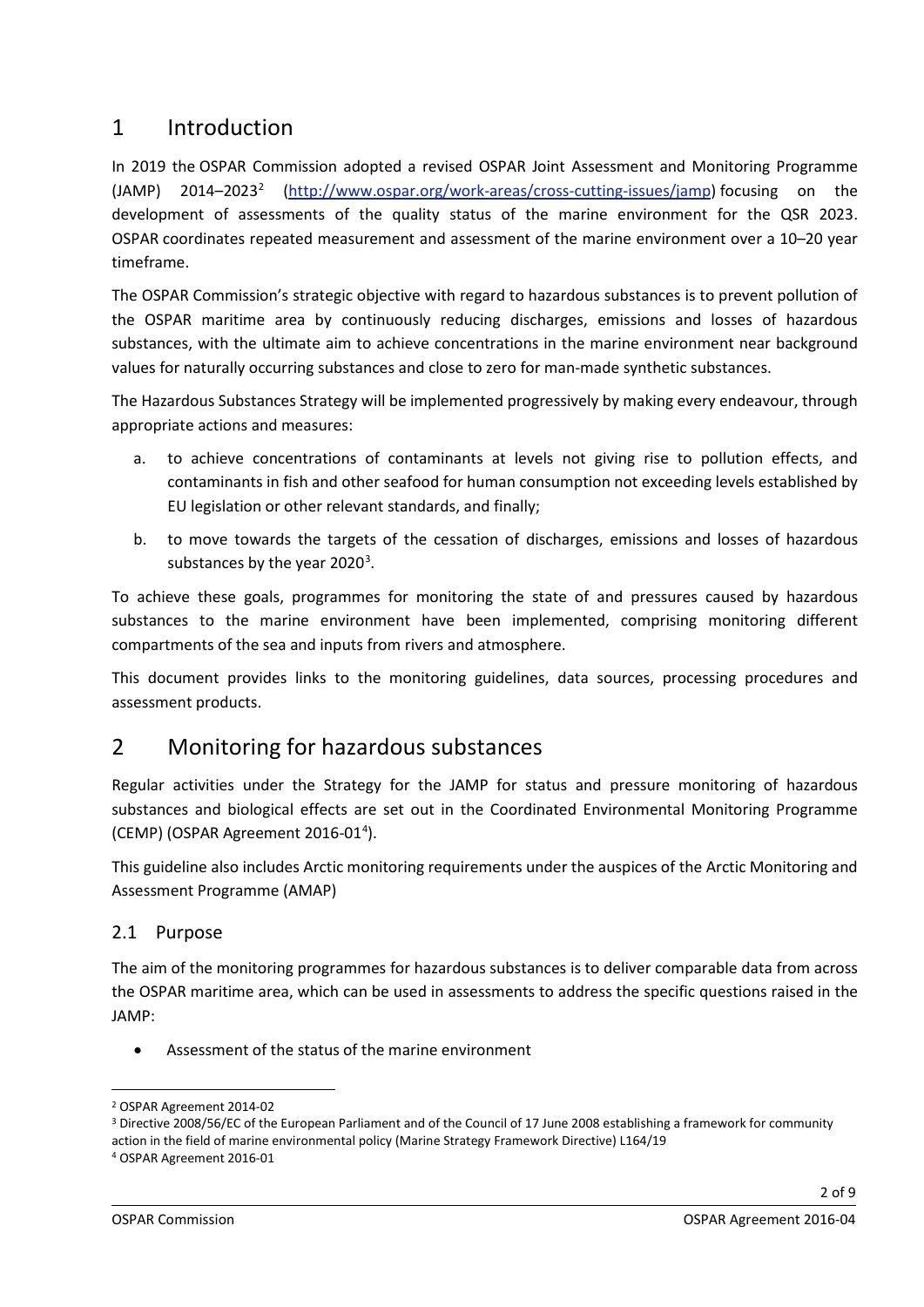- Assessment of the pressures on the marine environment
- Assessment of the effectiveness of measures

# 3 Monitoring of Hazardous substances in the marine environment

#### **The Coordinated Environmental Monitoring Programme CEMP[5](#page-2-0)**

The general outline of monitoring requirements within the CEMP is defined at

<http://www.ospar.org/work-areas/cross-cutting-issues/cemp>

A general description of AMAP's strategy for implementing monitoring in the Arctic is available at

#### <https://www.amap.no/about/>

The following guidelines are available from<http://www.ospar.org/work-areas/cross-cutting-issues/cemp>

Under the *Hazardous substances & eutrophication CEMP guideline* heading:

- CEMP Guidelines on Quality Assurance for Biological Monitoring in the OSPAR Area [\(Agreement](https://www.ospar.org/convention/agreements?q=2002-15) 2002- 15). Revised in [2018/19](https://www.ospar.org/convention/agreements?q=2002-15)
- CEMP Guidelines for Monitoring [Contaminants](http://www.ospar.org/documents?d=32743) in Sediments (Agreement 2002-16). Revision 2018
- JAMP Guidelines for General Biological Effects Monitoring. Revised technical annexes 2007 (Agreement [1997-07\)](https://www.ospar.org/documents?d=32676)
- JAMP Guidelines for [Contaminant-Specific](https://www.ospar.org/documents?d=32799) Biological Effects (Agreement 2008-09) (Replaces Agreement [2003-10\)](https://www.ospar.org/documents?d=32799)
- JAMP Guideline on the analysis of PFCs in Seawater [\(Agreement](https://www.ospar.org/documents?d=32869) 2010-08)
- CEMP Guidelines for Monitoring [Contaminants](https://www.ospar.org/documents?d=32414) in Biota (Agreement 1999-02). Revision 2018
- CEMP Guidelines for [coordinated](https://www.ospar.org/convention/agreements?q=2016-04&t=&a=&s=) monitoring for hazardous substances (Agreement 2016-04).

Eutrophication related guidelines are described in a separate guideline, Agreement 2016-05.

Plastic pollution is not handled in the Hazardous substance part of CEMP, but is assessed within the Environmental Impacts of Human activities with the following guidelines in place

- CEMP Guidelines for [monitoring](https://www.ospar.org/documents?d=37514) marine litter washed ashore and/or deposited on coastlines (beach [litter\)](https://www.ospar.org/documents?d=37514)
- CEMP [Guidelines](https://www.ospar.org/documents?d=37515) on Litter on the Seafloor
- CEMP Guidelines for Monitoring and [Assessment](https://www.ospar.org/documents?d=35083) of plastic particlesin stomachs of fulmarsin the North Sea [area](https://www.ospar.org/documents?d=35083)
- 3.1 Monitoring Indicators

<span id="page-2-0"></span><sup>5</sup>OSPAR Agreement: 2016-01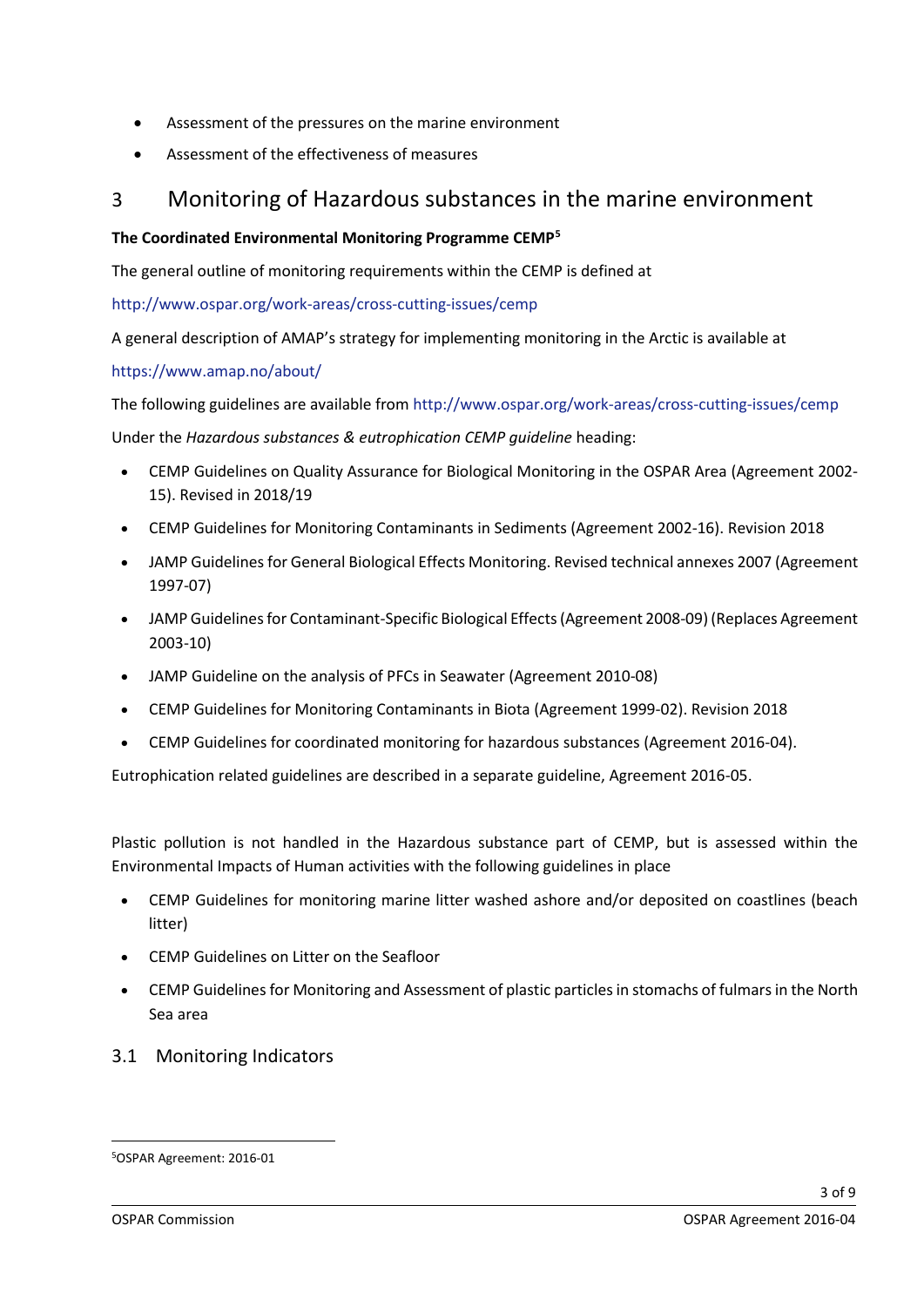These Guidelines are focused on monitoring of the concentrations and effects of selected contaminants in the marine environment as follows:

- metals (cadmium, mercury and lead) in sediment and biota
- PAHs in biota and sediment
- PCBs in biota and sediment
- brominated flame retardants in biota and sediment
- the effects of tributyltin in gastropods and concentrations in sediment and/or biota

The CEMP also includes a pre-CEMP covering components which the Contracting Parties are preparing to monitor in a co-ordinated manner through the development of monitoring guidance, quality assurance procedures and/or assessment tools. Currently the pre-CEMP includes the following components:

- planar PCBs in biota
- alkylated PAHs in biota and sediment
- PFOS in sediment, biota and water
- dioxins and furans in biota and sediment
- PAH- and metal-specific biological effects
- general biological effects

The components listed as OSPAR Common Indicators for regional compliance monitoring under MSFD Descriptor 8 are also part of CEMP.

Information on the actual status of the substances and compartments monitored, the links to the related assessment guidance documents as well as Contracting Parties monitoring is compiled in the related (expanded) CEMP appendices. The links to the assessment guidance documents are also listed under chapter 3.8.1.

# 3.2 Qualitative objectives

Qualitative objectives of the monitoring programme for hazardous substances have been established, based on measurements of the concentrations and bioeffects of hazardous substances in the marine environment:

To detect:

- whether those hazardous substances monitored are at, or approaching, background levels for naturally occurring substances and close to zero for man-made substances,
- how are the concentrations/bioeffects changing over time?
- whether the concentrations/bioeffects of either individual substances or mixture of substances are such that they are giving or not giving rise to pollution effects

To assess:

- the effectiveness of measures taken for the reduction of marine contamination by performing trend monitoring,
- the status of the environment regarding hazardous substances against set criteria and/or standards as environmental assessment criteria and/or thresholds defining a good environmental standard.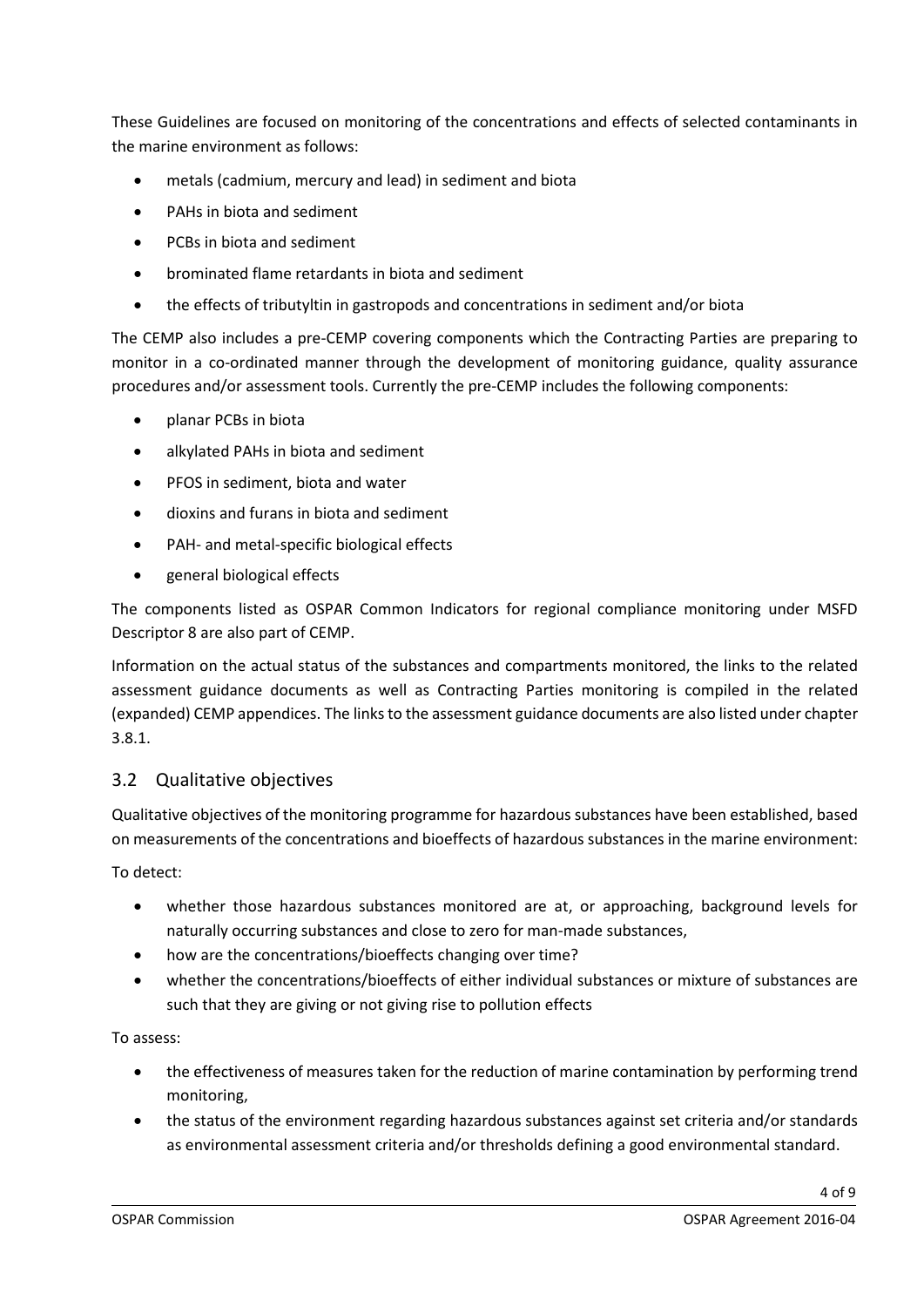Monitoring of bioeffects supply qualitative or quantitative information on activities, concentrations, frequency or abundance of effects or their measurable reactions which can be used comparably to concentrations, and additionally can detect problems to marine organisms caused by multiple impacts, often on levels below possibilities of chemical analytical measurements or not discoverable by these methods.

#### 3.3 Quantitative objectives

Quantitative objectives can be formulated in order:

to assure the sample quality in environmental monitoring.

For temporal trend assessments a minimum trend of e.g. 5 or 10% a year should be possible to detect during a sampling period of ten years with a statistical power of 80% and significant level of 5%. This does not require that there is a trend present today but that the monitoring programme should be able to detect the suggested minimum trend, should it occur in future. To fulfil this objective the between-year unexplained variation must not be too large and the sample size not too small. Normally the contribution to the total variation is much larger from sample variation (biological, small scale spatial and temporal variation etc.) than from the analytical error achieved at the chemical analysis. As the concentrations of some anthropogenic contaminants have decreased considerably and become close to detection limit the analytical error increases in relation to the sample variation. At some point temporal trend assessments become pointless. This point may well be defined. However, it is not necessary to abandon the quantitative objective approach, because it may still be relevant in other areas or matrices or if the contaminant situation changes or the analytical technique improves.

for compliance monitoring

For example, the programme should be able to show compliance with a target value (e.g. EQS) at a distance of x% from the target value with the achieved sample variance. If the target value is 0 or at background concentration a constant has to be added to the target to maintain the Quantitative objective approach.

#### 3.4 Monitoring Strategy

See monitoring manual[: http://www.ospar.org/work-areas/cross-cutting-issues/cemp](http://www.ospar.org/work-areas/cross-cutting-issues/cemp)

#### 3.5 Sampling Strategy

See monitoring manual[: http://www.ospar.org/work-areas/cross-cutting-issues/cemp](http://www.ospar.org/work-areas/cross-cutting-issues/cemp)

For Arctic areas, the AMAP Trends and Effects Monitoring Programme (ATEMP) (currently under revision), defines the sampling strategy for AMAP marine monitoring. This focuses on marine mammals as toppredator monitoring organisms for hazardous substances, as well as fish and seabirds. It also highlights screening for new substances, including chemicals of emerging Arctic concern (see [https://www.amap.no/publications?keywords=ceac&type=](https://www.amap.no/publications?keywords=ceac&type) ).

ATEMP is based largely on ongoing national monitoring and research activities as formulated in AMAP national implementation plans (NIPs) and is coordinated with relevant international programmes. It complements the Circumpolar Biodiversity Monitoring Programme (CBMP), with both of these programmes contributing to the Sustaining Arctic Observing Systems (SAON) initiative.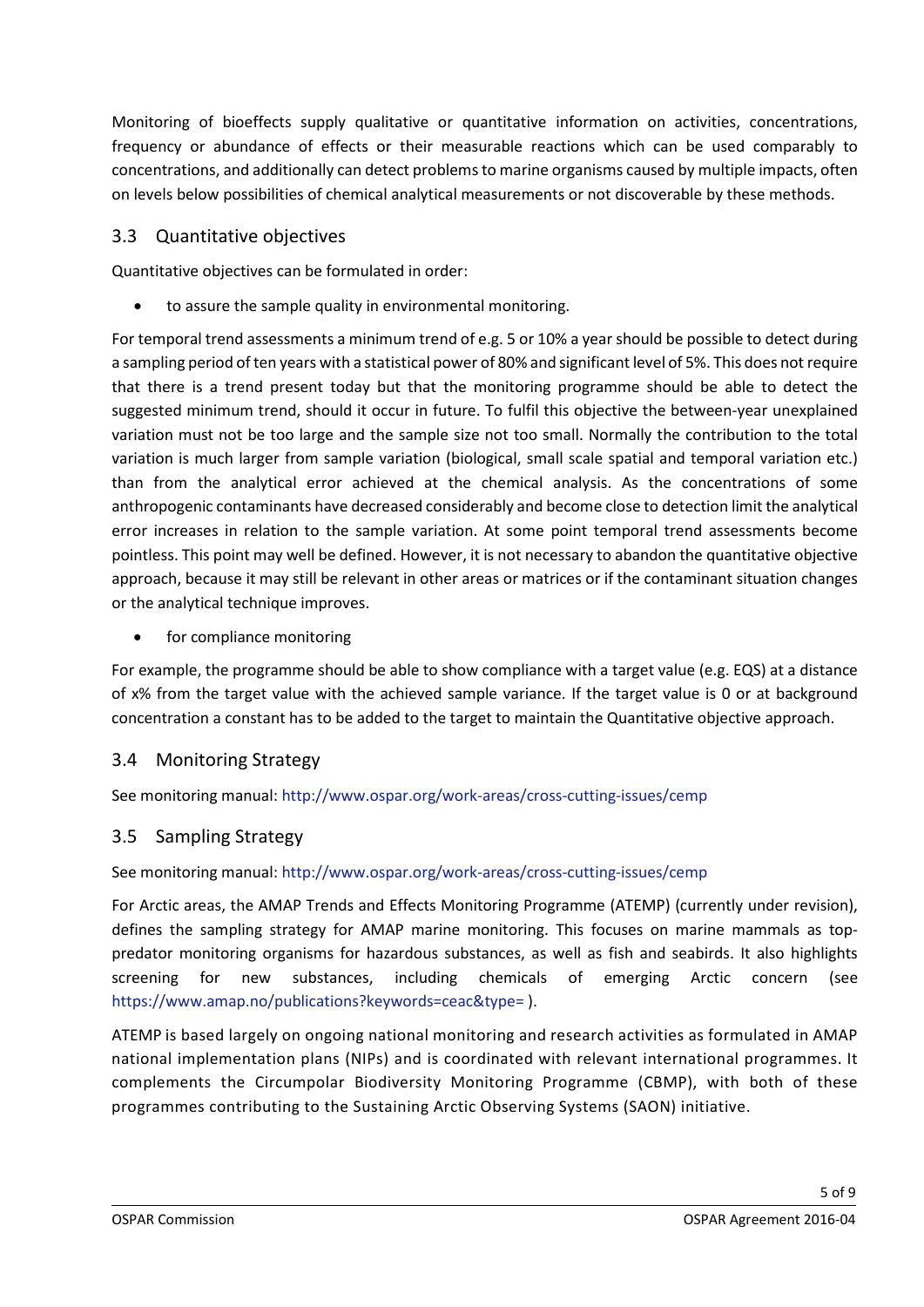#### 3.6 Screening Strategy

For substances or matrices that are not part of CEMP or pre-CEMP, consideration of their possible inclusion in CEMP/pre-CEMP monitoring can be facilitated by performing screening studies in areas expected to be particular sensitive or close to known/expected sources of the (new) substances. The screening can be performed by one Contracting Party or several, but often involve analyses at only one laboratory, to maximise comparability between different areas. For screening to be relevant on a Convention-wide basis, representative stations from several OSPAR areas should be included.

In general, screening can be either targeted or non-targeted.

In a **targeted screening study**, a specific analyte or set of analytes are investigated, typically selected from a list of candidate substances of possible concern; where possible the following criteria will be met:

- Analytical methods are established for the analyte and matrix to be analysed (i.e. water, sediment or biota); i.e. the substance can be identified.
- Establishment of a minimum acceptable detection limit achievable by analytical method for the expected matrices (i.e. the analyte concentration can be quantified) and if possible, a predicted no effect concentration level determined.
- Screening locations initially address expected sources of pollution (e.g. relevant industry or large cities/densely populated areas)

In a **non-targeted screening-study**, a general analytical method (usually high-resolution LC-MS or GC-MS, potentially MS-MS or other 2d/3d chromatographic techniques) is applied to a number of samples. The resulting chromatographs are then examined to identify 'peaks' that relate to unknown substances; these can then be further investigated to try to identify the substance present. Thus, the pattern of contaminants present in samples is investigated by qualitative or quantitative analysis to determine potential problem substances in the area(s), compared to background/reference samples.

A screening study should always try to identify:

- The most relevant/appropriate matrix for investigating the presence/levels of the substance concerned; that is water, sediment or biota (preferably including best organs to use for future monitoring) based for example on chemical properties such as  $K_{ow}$ , possible metabolism in organisms, and affinity for associating with particulates.
- Data from expected hot spots and baseline/reference stations
- Validation of methods used; typically, screening is used for chemicals where methods are newly developed.

A positive outcome of targeted screening for a substance may result in a recommendation for its inclusion in pre-CEMP (with preferred matrix and expected detection limits for reliable results). A negative outcome (i.e. failure to measure the substance in the used matrices) may result in a conclusion that no further action for this substance is necessary and/or its removal from the list of substances of possible concern; or identify a need to retry with methods with lower detection limits, if the achieved detection limits are not sufficient to measure predicted no effect concentration levels.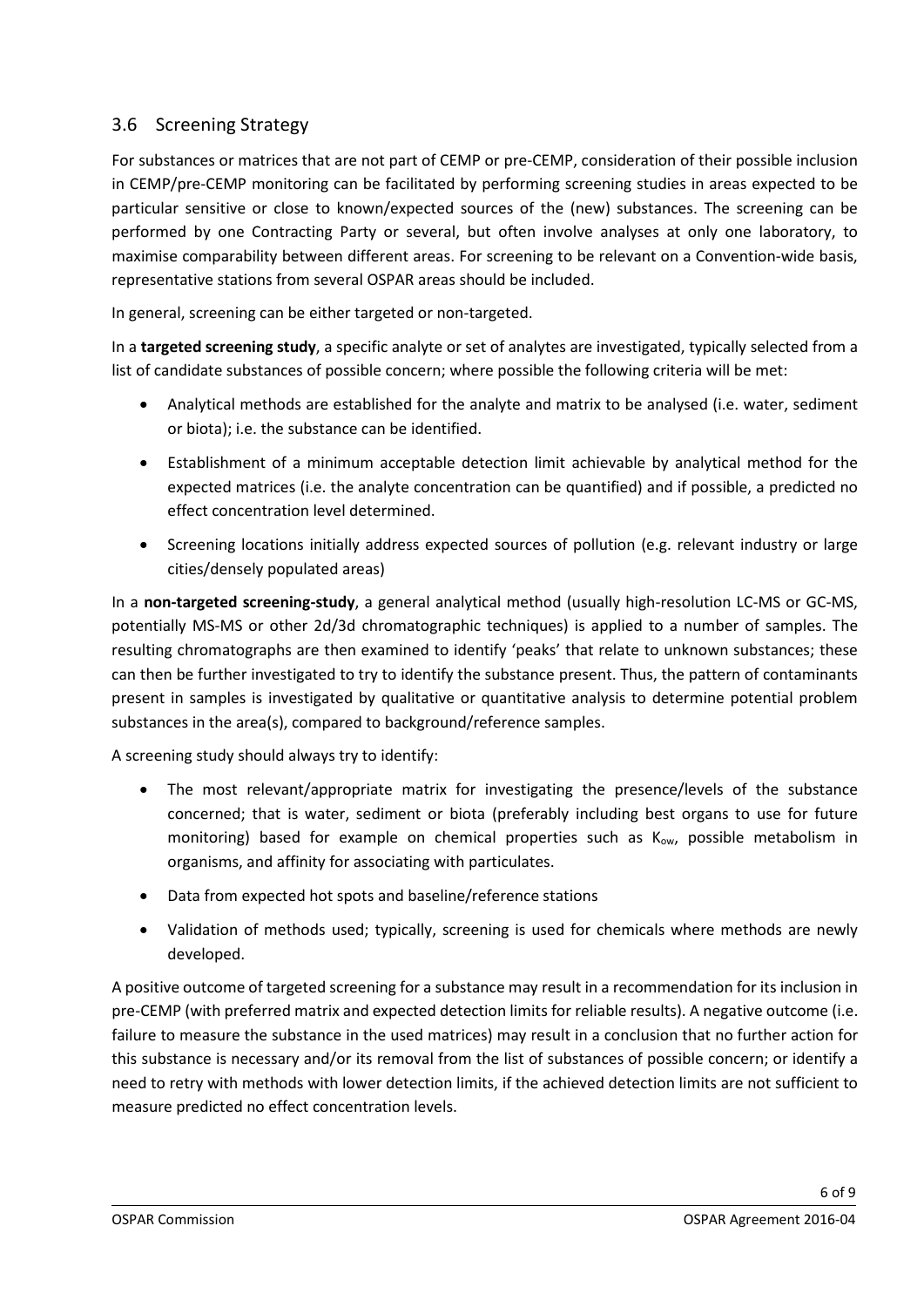Non-targeted screening could result in either addition or removal of substances of possible concern and/or suggestions for inclusion in pre-CEMP once identified 'peaks' have been associated with a specific substance; or further research and/or comparative screening to identify the substances concerned. Evaluation of the need for developing specific methods for identified substances, based on the price, precision and accuracy of the screening method compared to the analytical quality demands for time trend analysis, should also be made.

Examples of targeted screenings are the Joint Nordic screening group [\(https://www.norden.org/en/publication/joint-nordic-screening-emerging-pollutants\)](https://www.norden.org/en/publication/joint-nordic-screening-emerging-pollutants) and of non-targeted screening are the NORMAN approach [\(https://www.norman-network.net/?q=node/190\)](https://www.norman-network.net/?q=node/190).

# 3.7 Quality management

Three requirements are essential for the inclusion of a substance or an element or groups of it into the CEMP. These are:

- guidelines;
- quality assurance tools;
- assessment tools.

For analytical quality assurance and control, contracting parties should follow EN ISO/IEC 17025:2017 (General requirements for the competence of testing and calibration laboratories).

Consequently, all CEMP components should have external QA/QC in place, e.g. via one of the following laboratory proficiency testing schemes:

QUASIMEME[: http://www.quasimeme.org/](http://www.quasimeme.org/)

BEQUALM now handled by WGBEC:<https://www.ices.dk/community/groups/Pages/WGBEC.aspx>

#### 3.8 Data reporting, handling and management

ICES data centre serves for data handling, management and storage in DOME (https://www.ices.dk/data/data-portals/Pages/DOME.aspx) and for making available environmental monitoring data via the Internet to other authorities (e.g. the EEA) and to the public. https://www.ices.dk/data/dataset-collections/Pages/default.aspx

#### **3.8.1 Data reporting**

Data for the CEMP are preferably submitted to ICES in the environmental report format 3.2 (or later versions), or in case this is not possible in the relevant simplified format (https://www.ices.dk/data/dataportals/Pages/DOME.aspx). The data should further be checked for errors using the DATSU tool (datsu.ices.dk) before submission.

To submit data, all stations in the given year should be defined in the station dictionary. It should be noted that the field "Long name" is used in the assessment tool for identifying stations and should be completed with a name that is meaningful to the general public. The fields for monitoring program (MPROG) and type of monitoring station (MSTAT) are used in the data acquisition (see below), and each station should be marked as being "*CEMP*" in the MPROG field. The options used for the MSTAT field are *B* for Background/reference station (WFD B), *RH* for Representative of general conditions in terms of hazardous substances (WFD R(HZ)), *IH* for Impacted directly by discharges containing hazardous substances (WFD I(HZ)),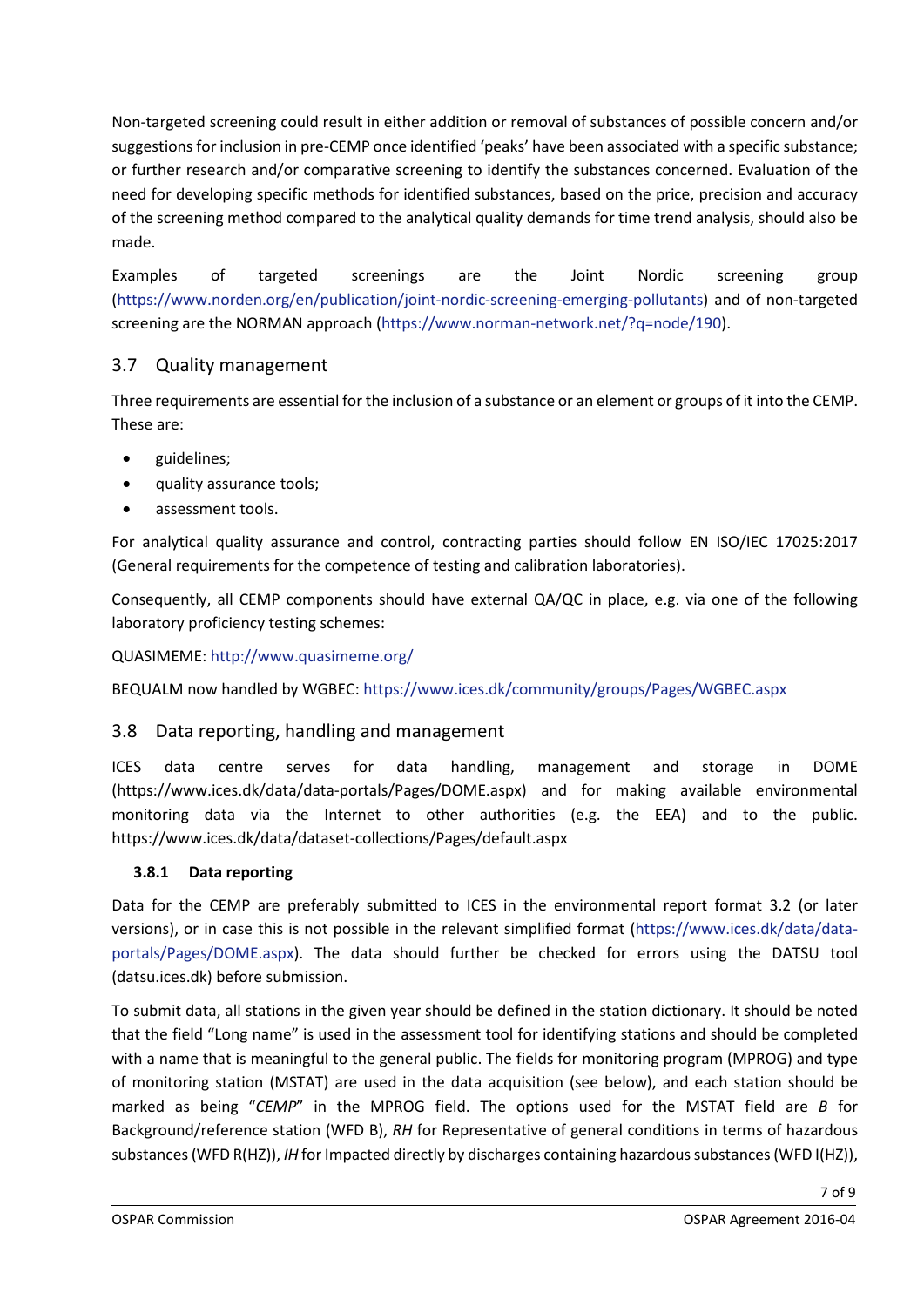with the possibility of also indicating the type of impact at the station (e.g. IH-H for harbours, whole list available at https://www.ices.dk/data/vocabularies/Pages/default.aspx). It should be noted that at the moment no advice has been given on the criteria for setting a station as *IH*, and Contracting Parties have different ways of defining whether a station is *IH* or *RH* in the vicinity of potential sources. Stations within 1 km from a point source should be treated as potentially impacted, unless otherwise documented by analysing transects from the point source. Guidance from the WFD on I(HZ) stations is;

"*Impact stations are monitoring stations within the zone (area or volume of water) where initial mixing of emissions from a particular discharge or concentrated group of discharges takes place with the receiving waters (sometimes called 'hot spots')*" (Eurowaternet: Technical guidelines for implementation in transitional, coastal and marine waters, technical report 97 EEA; [http://www.eea.europa.eu/publications/technical\\_report\\_2003\\_97\)](http://www.eea.europa.eu/publications/technical_report_2003_97)

#### **3.8.2 Data acquisition**

The data are extracted from the ICES database, with technical and scientific support by the ICES Data Centre. Note that the data fields MPROG and MSTAT from the station dictionary are used in the extraction, and therefore need to be completed correctly. Data used for CEMP monitoring should be marked with "CEMP" in the MPROG field. All data are used for presentation in the assessment tool, but the use in the regional assessment depends on the MSTAT field, including only stations marked representative for hazardous substances or nutrients/organic matter ("RH"or "RP"). The aim of this assessment is to give a regional overview, and any impacted or background stations are considered not representative for the regional area.

#### **3.8.3 Preparation of data**

The measurements each year are summarised by an annual contaminant index. To account for differences in analytical quality, an analytical weight is assigned to each index based on the available analytical quality information. The analytical weights are then converted into [statistical weights](http://dome.ices.dk/osparmime/help_methods_biota_metals.html#StatWeights) that account for the relative magnitudes of the analytical and environmental variability in the data.

For assessment, concentrations in biota are expressed on wet weight basis, apart from organics in shrimp and herring, which are expressed on a lipid weight basis.

Concentrations in sediment are commonly first normalised to account for differences in sediment composition. Concentrations in sediment are expressed on a dry weight basis.

Details on the methods used for concentrations of hazardous substances and most biological effects can be found at: [https://ocean.ices.dk/ohat/,](https://ocean.ices.dk/ohat/) after selecting the substance and then choosing "assessment criteria" in the righthand column just below the "more information" heading.

# 3.9 Assessment

The assessment methodology is fully described in the online help files.

# **3.9.1 Assessment criteria**

Concentrations are compared to both Background Assessment Concentrations (BACs) and Environmental Assessment Criteria (EACs) or their equivalent. Details for the latest year can be found by selecting biota, sediment or water for all countries and for all species one substance group and substance, and then selecting *assessment criteria* on the right-hand side More information menu.